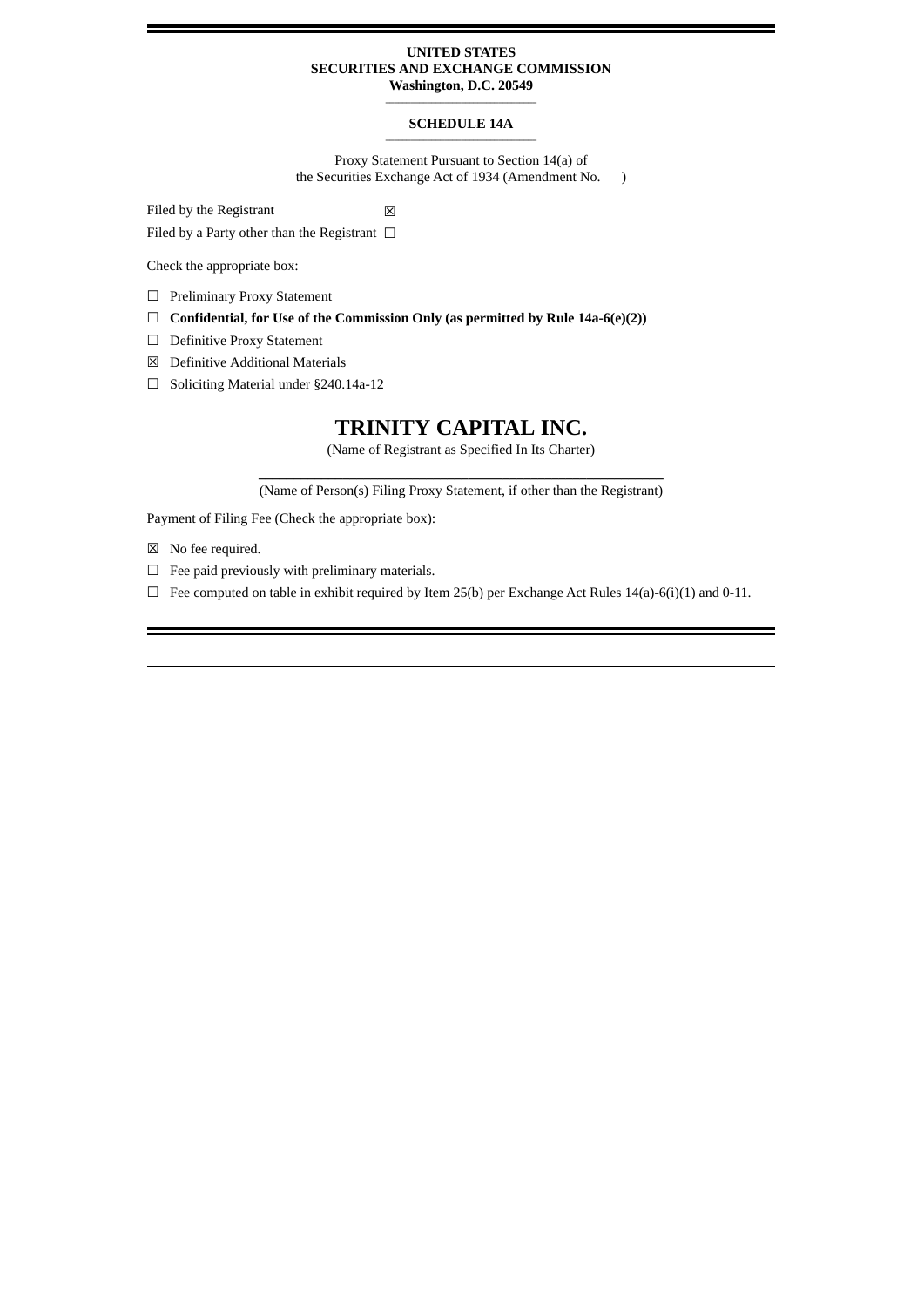

**TRINITY CAPITAL INC.** 1 N. 1<sup>st</sup> Street, 3<sup>rd</sup> Floor Phoenix, Arizona 85004

## **SUPPLEMENT TO PROXY STATEMENT FOR THE ANNUAL MEETING OF STOCKHOLDERS**

### **TO BE HELD ON JUNE 8, 2022**

May 20, 2022

Dear Stockholder:

This proxy statement supplement, dated May 20, 2022 (this "Supplement"), supplements the definitive proxy statement on Schedule 14A of Trinity Capital Inc. (the "Company"), dated April 27, 2022 (the "Proxy Statement"), for the Annual Meeting of Stockholders of the Company to be held on June 8, 2022 at 9:00 a.m., Pacific Time (the "Annual Meeting"). The live webcast will be accessible at *www.virtualshareholdermeeting.com/TRIN2022*.

This Supplement updates the Summary Compensation Table under the "Executive Compensation" section of the Proxy Statement to correct typographical errors with respect to certain forms of compensation of our named executive officers (NEOs). Gerald Harder, Chief Operating Officer of the Company, earned \$397,500 in non-equity incentive plan compensation in the fiscal year ended December 31, 2021, rather than \$768,750. Additionally, Steven L. Brown, Chairman and Chief Executive Officer of the Company, earned \$622,917 in salary in the fiscal year ended December 31, 2020, rather than \$662,917. The total compensation amounts for each of these directors as reflected in the Table have been adjusted accordingly.

## **THIS SUPPLEMENT SHOULD BE READ IN CONJUNCTION WITH THE PROXY STATEMENT.**

## **EXCEPT AS SPECIFICALLY SUPPLEMENTED BY THE INFORMATION CONTAINED HEREIN, THIS SUPPLEMENT DOES NOT MODIFY ANY OTHER INFORMATION SET FORTH IN THE PROXY STATEMENT.**